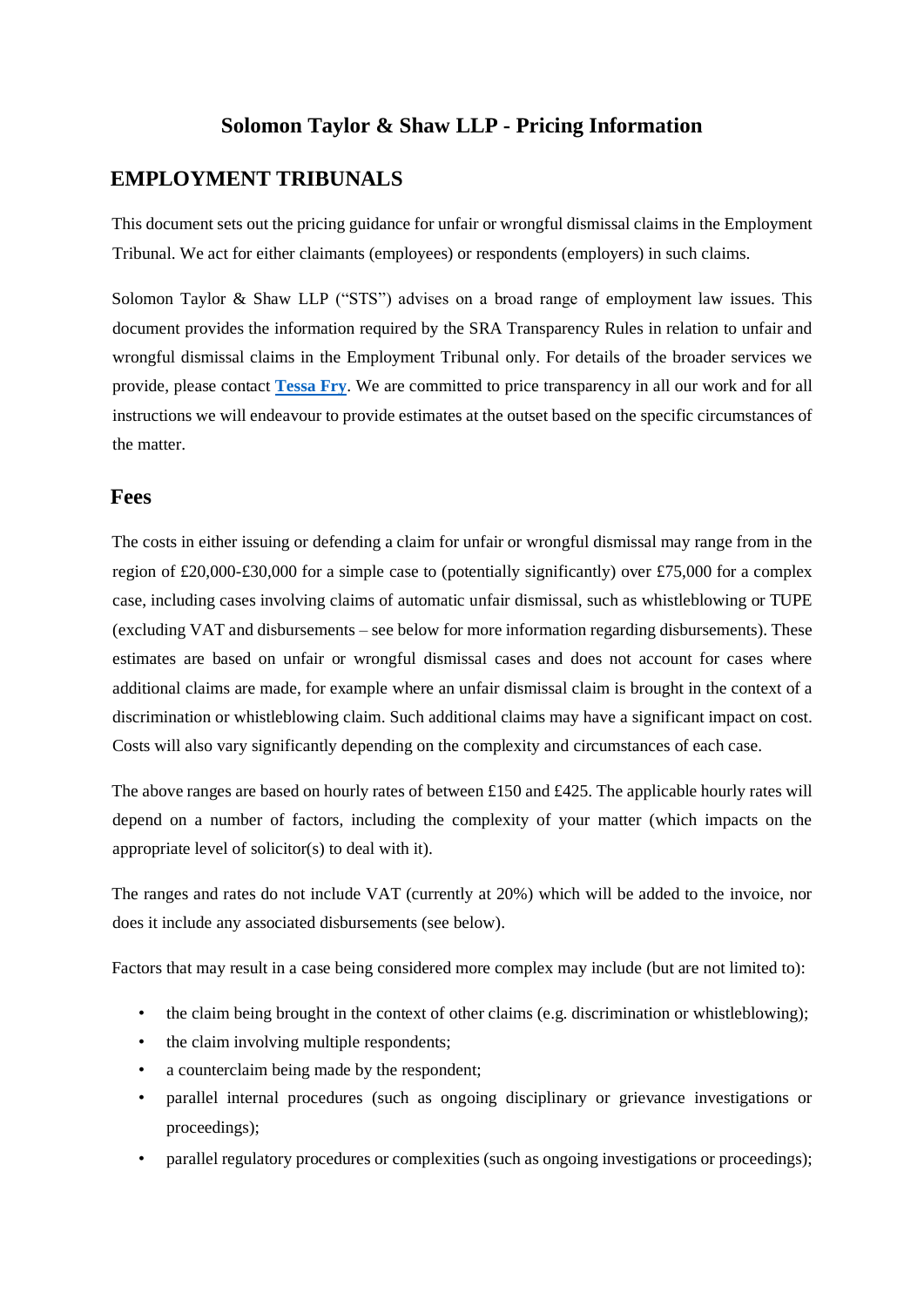- related High Court proceedings;
- complex preliminary issues (e.g. determining the employment status of the Claimant or the jurisdiction of the tribunal (if disputed)), particularly where additional Preliminary Hearings are required;
- if it is necessary to amend a claim or a response or to provide further information about a claim;
- where the unfair dismissal claim has a wider financial impact (e.g. when it determines good leaver / bad leaver status for an employee's shareholding, bonus or other incentive);
- where there will be a high number of relevant documents to be disclosed, or if electronic disclosure is required, or if there are significant disputes or preliminary issues around disclosure;
- the number of witnesses and length and complexity of witness statements;
- if expert evidence is required;
- the length of the hearing;
- defending claims that are brought by litigants in person;
- if it is necessary to enter into correspondence relating to the conduct of the Claimant in the proceedings, such as cost warning letters;
- making or defending a costs application; and
- efforts made by the parties to negotiate settlement at any stage of the proceedings.

Please note that unless we agree an alternative fee arrangement (such as no win, no fee), our fees will be payable regardless of the outcome of your claim. The usual costs rule in the Employment Tribunal is that each party bears its own costs, so even if you are successful at the hearing it is unlikely that the Tribunal would order the other side to make a contribution to your costs (save for exceptional cases in which the Tribunal determines that the other side had acted vexatiously, abusively, disruptively or otherwise unreasonably in the conduct of the proceedings).

# **Key stages**

The fee ranges above are intended to cover the work required in relation to the key stages of an unfair or wrongful dismissal in the Employment Tribunal, which may include:

- taking initial instructions, reviewing the papers and an initial merits assessment (which may be revisited and reviewed at various stages of the matter);
- entering into pre-claim conciliation where it is mandatory to explore whether a settlement can be reached;
- preparing the claim form (ET1 and Grounds of Claim) or the response (ET3 and Grounds of Resistance), as applicable;
- exploring settlement and negotiating settlement throughout the process;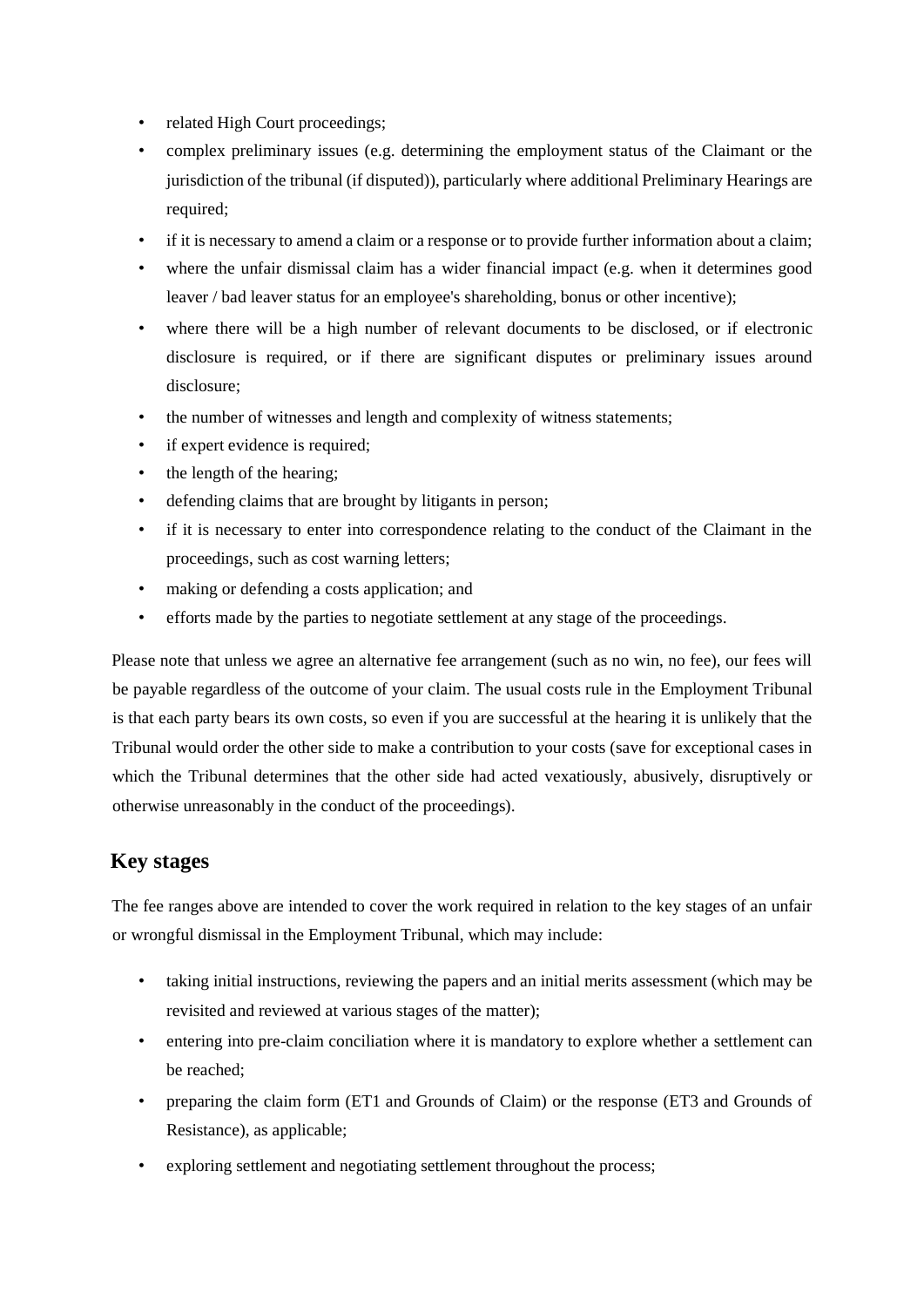- requesting further and better Particulars of Claim and/or responding to a request for further and better particulars;
- preparing or considering a schedule of loss and preparing a counter schedule if applicable;
- preparing for (and attending) a Preliminary Hearing;
- exchanging documents by way of disclosure and agreeing a bundle of documents;
- taking witness statements, drafting statements and agreeing their content with witnesses;
- preparing the bundle of documents for the hearing;
- reviewing and advising on the other party's witness statements;
- agreeing a list of issues, a chronology and/or cast list; and
- preparation and attendance at the Tribunal Hearing, including instructions to Counsel.

The stages set out above are an indication of the process where the claim is relatively straightforward. If additional stages are required and/or there are complex factors as listed above, fees may increase, or if some of the stages are not required, fees may decrease. We will endeavour to provide information regarding the costs of any particular stage as the matter progresses.

# **How long will the matter take?**

The time that it takes from taking initial instructions to the final resolution of the matter depends largely on the stage at which the case is resolved. A settlement could be reached during pre-claim ACAS Early Conciliation, in which case the matter is likely to conclude within 4 to 6 weeks. However, if the claim proceeds to a substantive Tribunal Hearing, the timeframe will largely depend upon the resources and listing period of the Tribunal (i.e. the Tribunal's availability for the Preliminary Hearing(s) and Substantive Hearing), which can vary based on the location of the Tribunal. The timeframe may also be affected by any directions ordered for case management (such as when documents should be disclosed and witness statements exchanged, and the duration of the hearing).

Straightforward unfair dismissal claims tend to take between 6 to 18 months for a claim to proceed to Final Hearing, but in some cases may take longer. We will of course be able to give you a more accurate timescale once we have more information on the case in question and as the matter progresses.

#### **Disbursements**

Disbursements are costs related to the claim that are payable to third parties, such as counsel's fees, courier costs, travel costs, etc. and do not make up our legal fees. We usually process the payment of such disbursements on your behalf to ensure a smoother process, but may require you to put us into funds in order to do so.

Disbursements will vary from matter to matter, but in a typical Employment Tribunal matter we would expect to see some (or all) of the following disbursements: